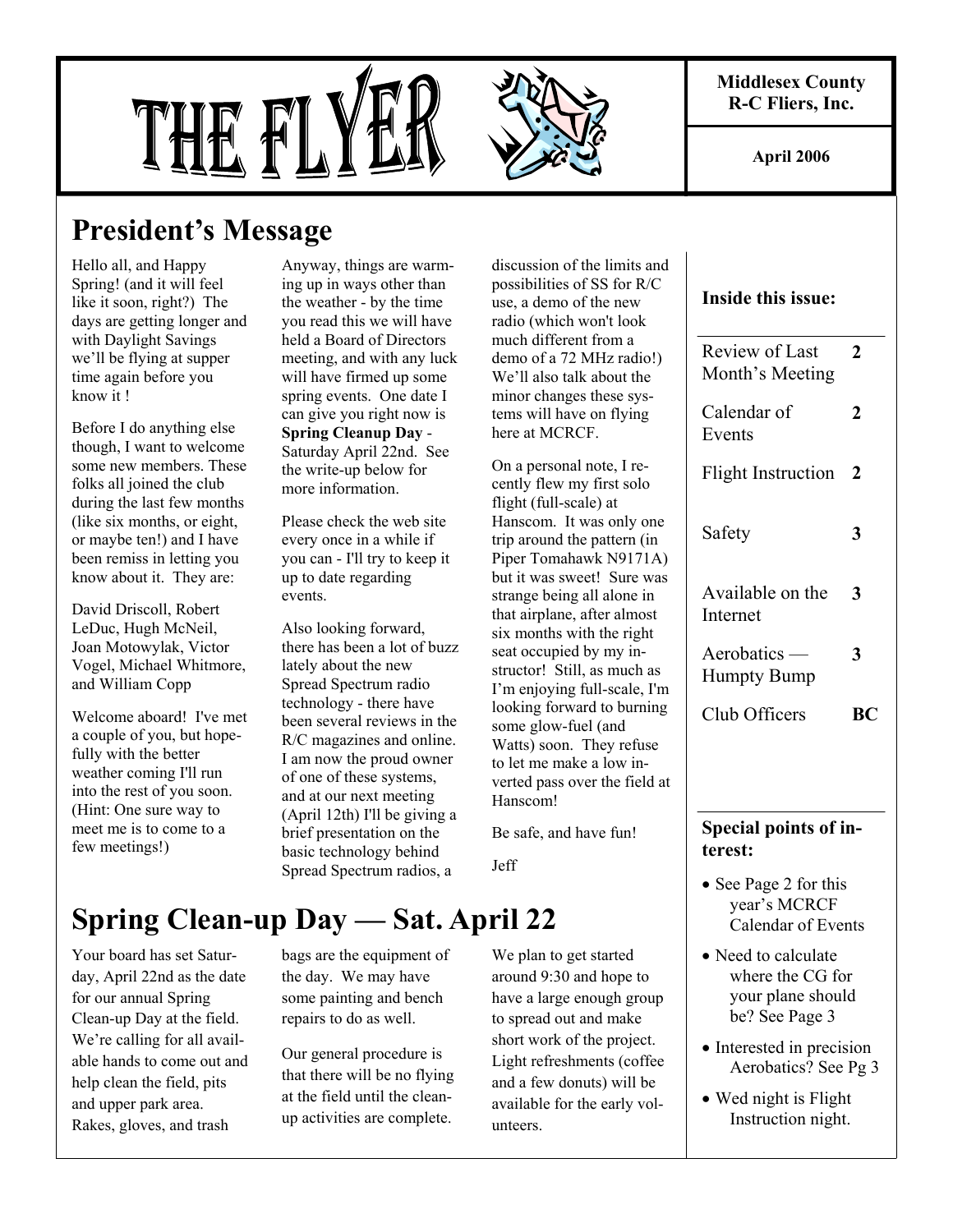### Page 2 **The FLYER**

# **Review of Last Month's Meeting John Parisi**

 About 16 people attended, including a couple of new members. John Caci reported that we have a healthy bank balance again now that 2006 dues are in. We talked about old business; cutting the grass, port-a-pottie, storage shed, dues, attracting new members, etc.

 I gave a short presentation on upgrading the typical ARF being sold these days. Examples of things that I buy to improve a plane include: Hayes fuel tanks, JR 125 MG servos, Ernst servo wire keepers, Sullivan gold clevis's, Fult's nose gear, Dubro heavy duty servo arms, remote glow and remote fuelers.

 I also mentioned reinforcing key areas like landing gear blocks and firewalls that will fail under less that perfect conditions.

An ARF out of the box is a good beginning but a good pilot will take the time to make it better. Improving an ARF is easier than building a plane from scratch.

 Show & Tell was interesting. Bill Copp had his new Dual Ace twin engine by Seagull. *(see picture on page 3)* Nice .40 size twin engine plane powered by 2 OS 40's. Dave Varrell brought his new Delta Fighter by Modeltech cool looking delta wing speed plane. I brought the plane I bought at the WRAM show, it is an ARIA Models Long EZ. It is a Canard style plane powered by an OS 46 AX. 50/50 raffle was won by

Dave Varrell.

 We followed things up with a video on the beginnings of R/C flight.



**John Parisi's Long-EZ Canard recently made its maiden flight, as well as several subsequent flights, at our field.** Photo by Jim Orsborn

# **Calendar of Events**

The Board is making plans to hold several events this year and would like to propose the following Calendar of Events for the year. Watch the newsletter and the Website for more information.

 **MCRCF Events: Sat. Apr 22** (9:30 AM) Spring Clean-up Day

**Sun. May 21** (9:30 AM) Fun Day Fly-In

**Sun. Jun 11** (10:30 AM) Cookout & Fly-In

**Wed. Jul 12** (7 PM) Cookout & Club Meeting

 **Other Dates: Wed. Apr 5** (7 PM) Art Alfano Scale Show in assoc with 495th RC at Cong. Church Tewksbury

**Sat/Sun Oct 7/8** IMAC / Pattern show in Concord, NH

# **Flight Instruction — Wed. Evening Training**

Just a reminder that we've designated Wednesday evening as a Flight training time when students have priority for access to the flight line.

As you know, standard procedures for shared access to the field call for using the frequency pole to help control the flight line.

Pilots should limit the time their pin is on the top rung of the pole to 15 minutes. After each flight, the pin is moved to the bottom of the vertical stack of pins.

So, the change in procedure for Wednesday evenings is that a student can move from any position on the pole to the active rung

when he/she is ready to fly, and not have to wait.

Other pilots at the field should please be aware that instruction may involve landing and takeoff maneuvers that tend to occupy the runway and airspace close to the field. As always;

**Safety comes first.**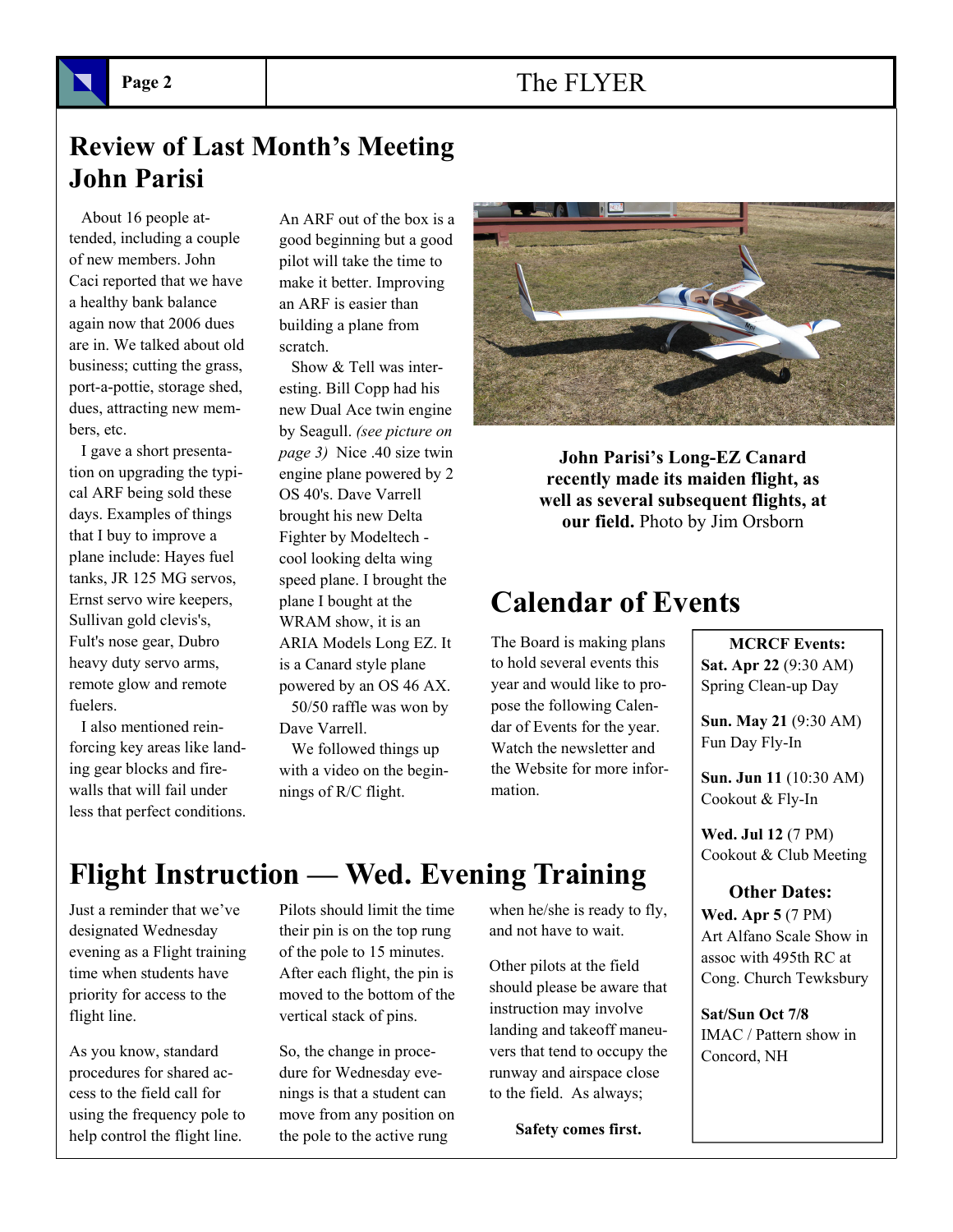# April 2006 **Page 3**

# **Safety Review**

#### **General Rule 6.**

I will not fly my model aircraft unless it is identified with my name and address, or AMA number, inside or affixed to the outside of the model aircraft. This does not apply to model aircraft flown indoors.

*(From the AMA National Aircraft Safety Code, Jan 1, 2006)* 

Are you in compliance with General Rule 6 with all of your models? For some free AMA model identification labels, see Jeff Ward at any club meeting.

# **REAR**

**Bill Copp shows off his Dual Ace by Seagull Models**  Photo by Jim Orsborn

# **Aerodynamics: CG , Balance, Stability: Info**

John Parisi recently brought a new canard style airplane to the field. On the first flight attempt he ran into some apparent stability problems that may have been attributed to an improper Center of Gravity (CG) location.

In an attempt to help, I did an Internet search for "Canard CG location" and came up with several interesting web pages.

The first link listed above is an introduction to airplane stability con-

# **Aerobatic Maneuvers — Humpty Bumps**

 Humpty Bumps include a variety of maneuvers that are typically done as a turn around maneuver at either end of the runway. Similar to a stall turn, the Humpty Bump starts as a 1/4 loop to a vertical climb and ends with a 1/4 loop back to level flight following a vertical dive.

Info Available on the Internet

- 1) http://adamone.rchomepage.com/index5.htm
- 2) http://adamone.rchomepage.com/cg\_calc.htm
- 3) http://adamone.rchomepage.com/cg\_canard.htm

cepts. The page includes a nice description of the effect that CG location has on stability. It also discusses Neutral Point (NP), Mean Aerodynamic Chord (MAC), and Aerodynamic Center (AC). Wonder why we say the CG is typically between 28% and 33% back from

the leading edge, this page explains all of the retails.

Want to know exactly where the CG should be located, URL 2 above is for airplanes with a standard wing configuration and 3 is for canard designs.

 There are many varieties of this maneuver, each defined by the details of what happens on the climb, dive and turn around at the top.

 The easiest Humpty is a straight vertical climb and a 1/2 loop at the top. A 1/2 roll on the dive and 1/4 loop at the bottom finishes the basic maneuver.

 Other variations of the Humpty might include snap rolls or an outside loop at the top.

 Technique hints might include; keep your wings level going into the maneuver, reduce power for the vertical descent, make the loops much tighter than a standard full loop.